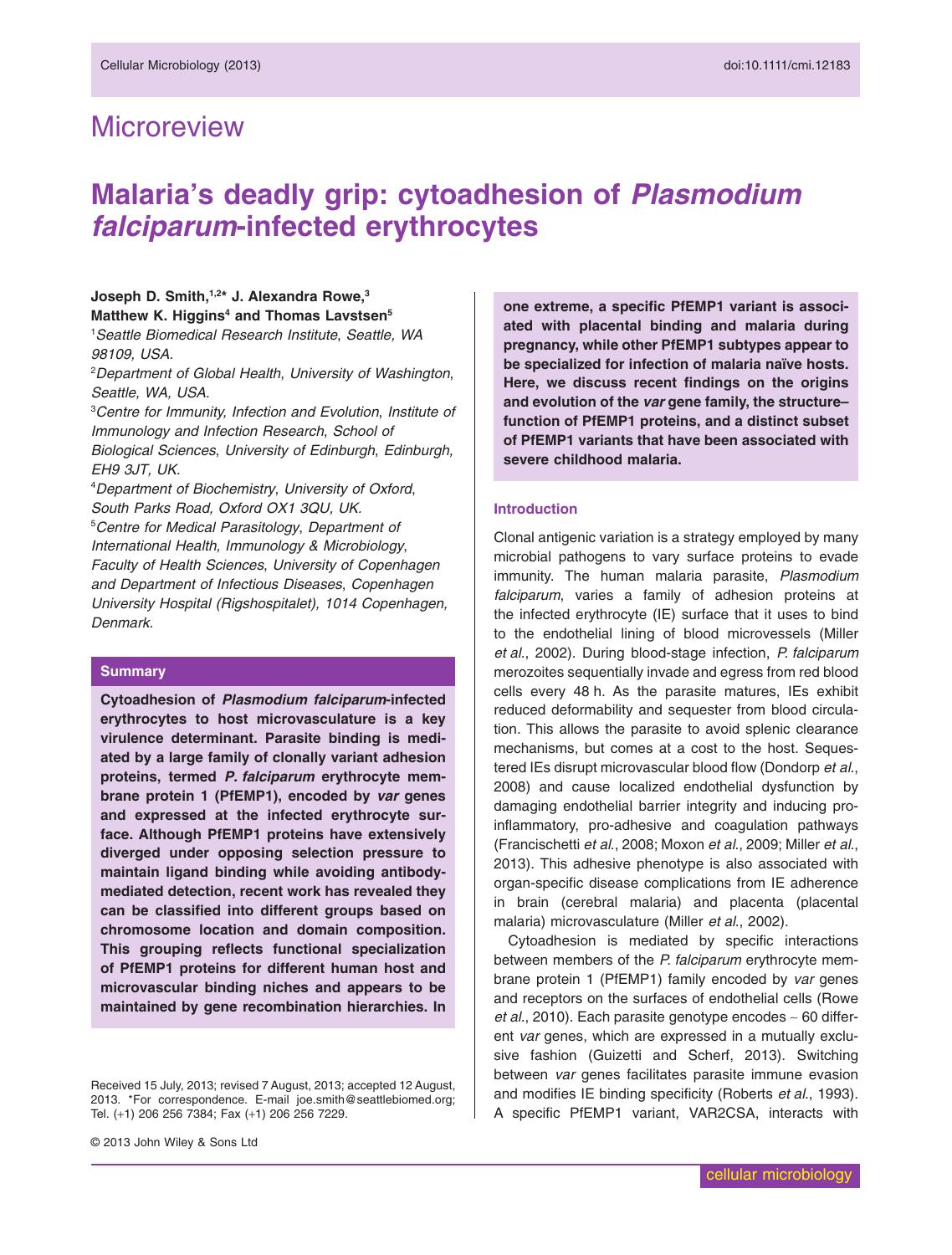#### 2 *J. D. Smith, J. A. Rowe, M. K. Higgins and T. Lavstsen*

chondroitin sulfate A, which is abundant within the placental intervillous space (Fried and Duffy, 1996; Salanti *et al*., 2004). In contrast, cerebral binding and severe childhood malaria is associated with specific PfEMP1 variants containing a combination of adhesion domains, termed domain cassettes (DC) 8 and 13 (Avril *et al*., 2012; Claessens *et al*., 2012; Lavstsen *et al*., 2012). The vast majority of *P. falciparum* infections do not lead to severe malaria, suggesting that IE sequestration is relatively well adapted to limit host death and favour parasite transmission to mosquitoes. It is therefore interesting that potentially lethal adhesion traits persist in the parasite population. This review covers recent advances in the molecular mechanisms of PfEMP1 binding, integrating findings on protein structure–function, *var* gene evolution and adhesion phenotypes associated with severe malaria.

# **Major adhesion traits of** *P. falciparum***-infected erythrocytes**

*Plasmodium falciparum* IEs have evolved to bind a diverse array of receptors on different human cell types. Two major adhesion traits that may contribute to severe childhood malaria are endothelial binding and rosetting with uninfected erythrocytes. Adhesion also occurs to platelets, dendritic cells, B cells, monocytes and macrophages to modulate host immune functions, a topic reviewed elsewhere (Chua *et al*., 2013).

### *Cytoadhesion to microvascular endothelial cells*

A common adhesion property of *P. falciparum* field isolates is CD36 binding (Newbold *et al*., 1997). CD36 is widely expressed on microvascular endothelia, as well as monocytes, macrophages, dendritic cells and platelets (Silverstein and Febbraio, 2009). CD36 binding not only mediates sequestration of IEs, but also plays a role in non-opsonic phagocytosis of IEs (McGilvray *et al*., 2000) and modulation of dendritic cell function (Urban *et al*., 1999). Binding to CD36 is associated with uncomplicated malaria (reviewed in Rowe *et al*., 2010), possibly by targeting sequestered IEs to non-pathogenic sites such as adipose tissue and skeletal muscles, rather than vital organs such as the brain. Indeed, human CD36 deficiency polymorphisms that reduce *P. falciparum* binding do not protect against severe malaria (Fry *et al*., 2009).

A key endothelial cell cytoadherence receptor that has recently been discovered is the Endothelial Protein C receptor (EPCR) (Turner *et al*., 2013). EPCR is widely expressed on endothelial cells and leucocytes. The protein C-EPCR signalling pathway has anti-inflammatory activities on leucocytes and has anti-thrombotic and antiinflammatory effects that protect endothelial cells and

help maintain vascular integrity (Mosnier *et al*., 2007). Binding to EPCR is associated with severe malaria (Turner *et al*., 2013) and modifications in EPCR expression in cerebral malaria have been reported (Moxon *et al*., 2013). Parasites selected for binding to human brain microvascular endothelial cells express PfEMP1 variants (Avril *et al*., 2012; Claessens *et al*., 2012) that bind to EPCR (Turner *et al*., 2013).

Numerous other endothelial receptors have been described (reviewed in Rowe *et al*., 2010), but many are poorly understood and their role in malaria disease is unclear. Cytoadhesion studies under flow conditions show that while some interactions, such as CD36 binding, cause stationary adhesion, others, such as ICAM1 binding, promote rolling of IEs (Cooke *et al*., 1994). Interactions between IE and multiple receptors may cooperate *in vivo* to maximize adhesion and sequestration (Yipp *et al*., 2007).

#### *Rosetting with uninfected erythrocytes*

Binding of IEs to uninfected erythrocytes (rosetting) is an adhesion phenotype that varies between clinical isolates, with high levels of rosetting associated with severe malaria in African children (reviewed in Rowe *et al*., 2010). Rosetting may contribute to malaria pathology by causing greater obstruction to microvascular blood flow than cytoadherence alone (Kaul *et al*., 1991). Rosetting is mediated by specific PfEMP1 variants binding to receptors on uninfected erythrocytes, including Complement Receptor 1 (CR1) (Rowe *et al*., 1997) and A and B blood group tri-saccharides (Carlson and Wahlgren, 1992). Some rosetting variants also bind the Fc region of human IgM (Ghumra *et al*., 2008), a process that strengthens rosetting interactions (Scholander *et al*., 1996). Naturally occurring polymorphisms in human erythrocyte rosetting receptors, such as CR1 deficiency and blood group O, impair rosette formation, and confer significant protection against severe malaria, confirming the importance of rosetting as a virulence factor in malaria (Cockburn *et al*., 2004; Rowe *et al*., 2007).

#### **Molecular mechanisms of IE binding**

PfEMP1 proteins contain a polymorphic ectodomain, linked through a single transmembrane helix to a relatively conserved cytoplasmic region (Baruch *et al*., 1995; Smith *et al*., 1995; Su *et al*., 1995). The cytoplasmic tail anchors PfEMP1 proteins at parasite-induced knob-like protrusions at the erythrocyte surface (Maier *et al*., 2009). The PfEMP1 ectodomain is built from a combination of Duffy binding-like (DBL) and cysteine-rich interdomain region (CIDR) adhesion domains (Smith *et al*., 2000). These binding modules are only found in *Plasmodium*.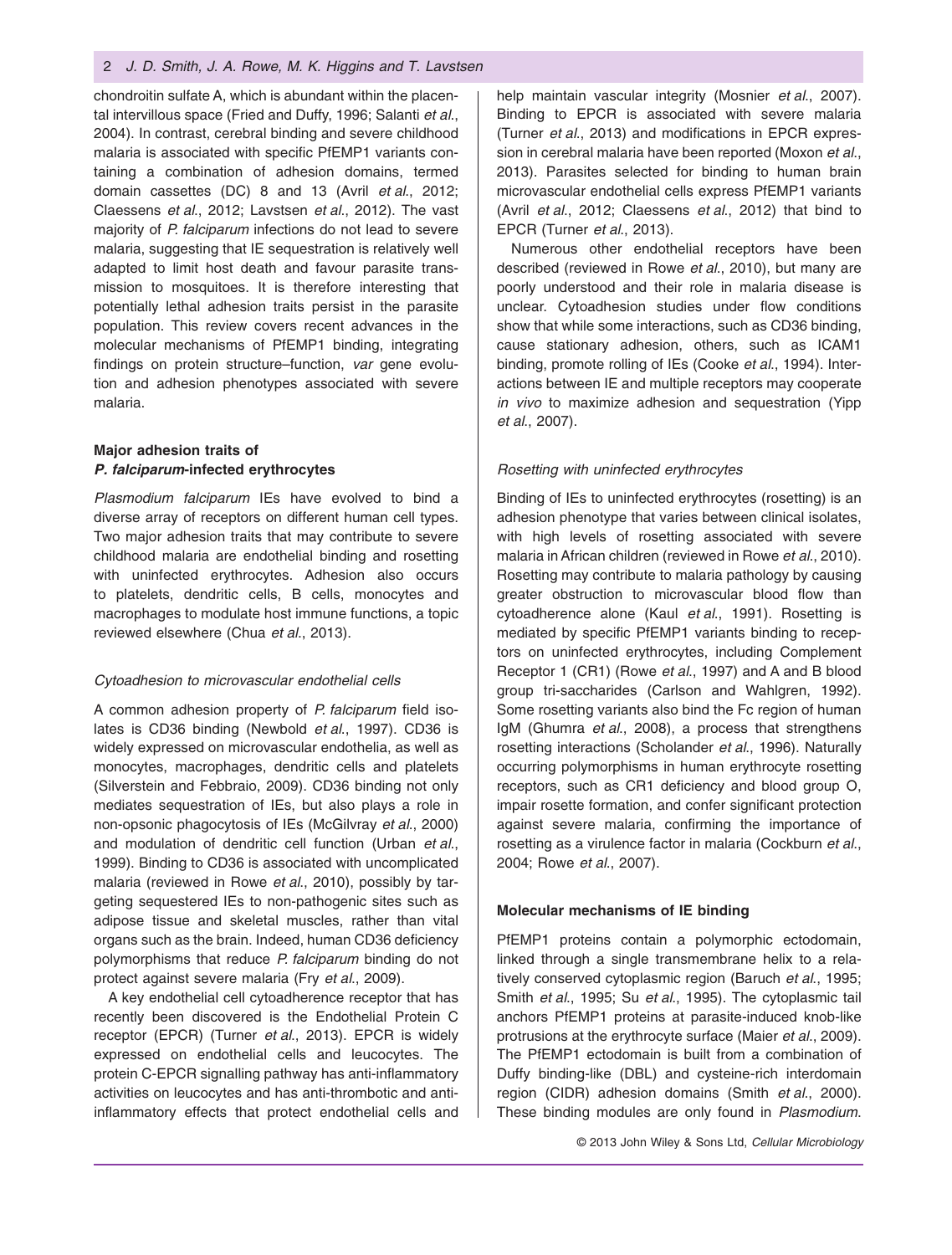The DBL superfamily bridges two important adhesive properties of *P. falciparum*, having a key role in erythrocyte invasion (DBL-containing erythrocyte-binding proteins, DBL-EBPs) and IE cytoadhesion interactions (DBL-PfEMP1) (Miller *et al*., 2002).

#### *Evolutionary origins of var genes*

Of the five *Plasmodium* spp. that infect humans, *P. falciparum* is responsible for nearly all deaths and is the only one that undergoes massive IE sequestration in host microvasculature (Smith and Deitsch, 2012). As homologues of DBL-EBP erythrocyte invasion ligands are found in human, rodent and primate malaria species (Duraisingh *et al*., 2012), it is likely that this unique cytoadhesion trait evolved from parasite invasion ligands. Although it was originally postulated that *P. falciparum* was more virulent because it had recently jumped from avian malaria species into humans and was less well adapted (Waters *et al*., 1991), more recent phylogenetic and genome analysis does not support this interpretation and instead suggests that *var* genes have co-evolved for a long time with primates. At least six distinct *falciparum*like species infect African Great Apes (chimpanzees and gorillas) (Prugnolle *et al*., 2011) and the *var* gene family is restricted to this subgenus of *Plasmodium*. One of the closest known relatives of *P. falciparum* is the chimpanzee



#### Plasmodium falciparum *cytoadhesion and var genes* 3

malaria *P. reichenowi*. Both encode *var* genes (Rask *et al*., 2010) and are estimated to have diverged 6–10 million years ago (Escalante and Ayala, 1995). Little is known about the role of PfEMP1 proteins in non-human primate infections or pathogenesis, but these findings have important implications for our understanding of malaria pathogenesis. It indicates that the cytoadhesion trait is not a recent adaptation and it will be interesting to learn if there are ancestral PfEMP1 binding properties that may confer selective advantages for parasite growth and transmission.

#### *Genomic organization of var genes*

Members of the *var* gene family are concentrated in subtelomeric regions of all chromosomes and internal regions on chromosomes 4, 7, 8 and 12 (Gardner *et al*., 2002). Comparison of the 3D7 genome reference isolate and six partial *P. falciparum* genomes highlights many commonalities between *var* repertoires (Rask *et al*., 2010). In particular, the majority of *var* genes can be classified into three main groups (A, B and C) on the basis of upstream sequence (Ups), chromosome location and direction of transcription (Fig. 1). Surprisingly, the *var* gene repertoire also contains three strain-transcendent variants (*var1*, *var2csa* and *type3 var*) found in most or all parasite genotypes. It is thought that this genome

> **Fig. 1.** *var* gene organization and protein domain architectures.

A. Chromosomal organization of *var* genes. Group B and A *var* genes are located in the subtelomeric regions and transcribed in opposite orientations. Group C are typically found in central chromosome clusters. B. There is a recombination hot spot between subdomains 2 and 3 in the DBL domain of the PfEMP1 head structure. DC8 is an unusual chimeric gene between a group B and group A *var* gene.

C. Different types of DBL and CIDR domains are located at the N- and C-terminus of proteins. Small PfEMP1 have four extracellular domains, large PfEMP1 have additional DBL domains after the head structure or the second DBL-CIDR structure.

© 2013 John Wiley & Sons Ltd, *Cellular Microbiology*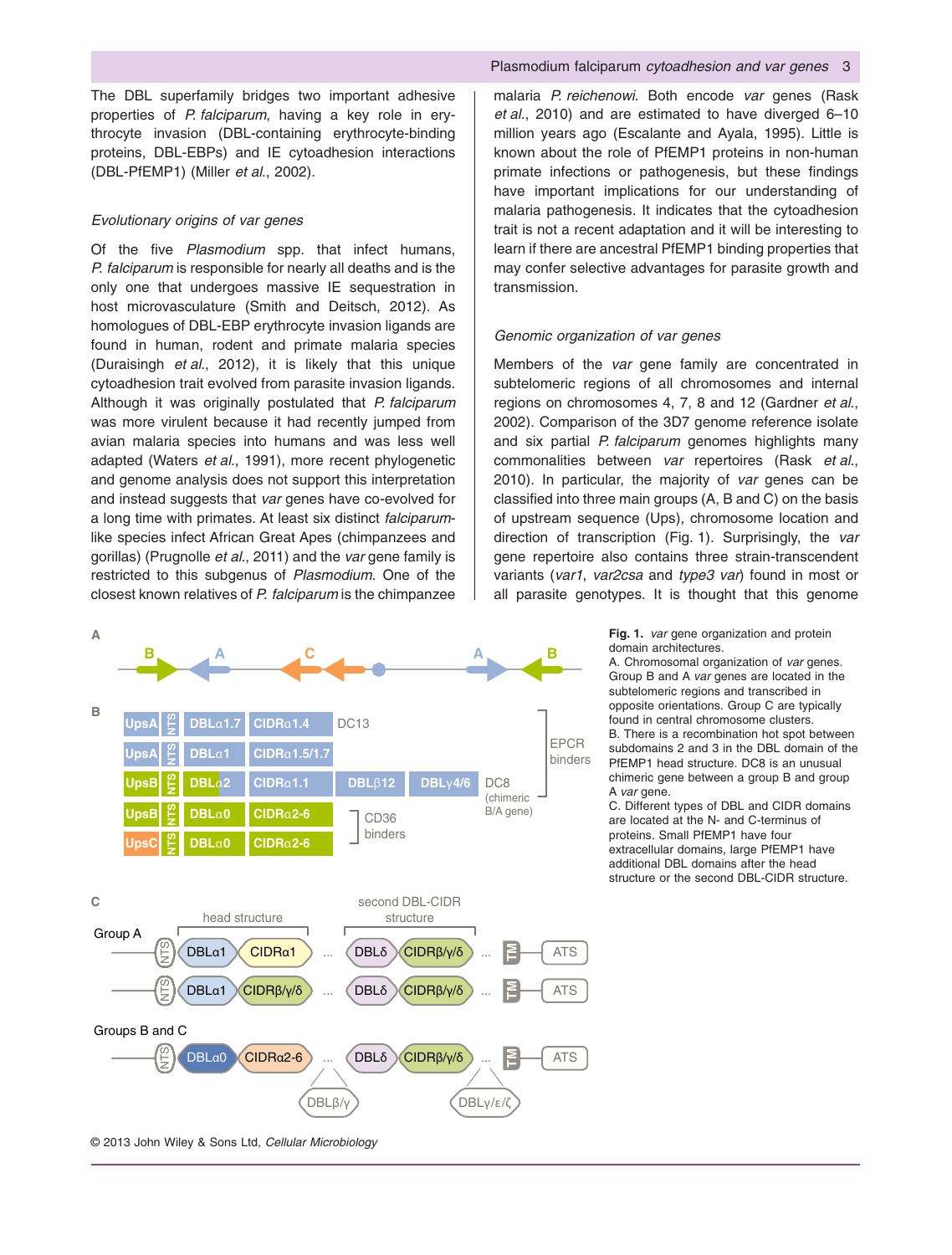#### 4 *J. D. Smith, J. A. Rowe, M. K. Higgins and T. Lavstsen*

organization contributes to gene recombination hierarchies and functional specialization of PfEMP1 proteins (Kraemer and Smith, 2006). Intriguingly, UpsA, UpsB and UpsC *var* genes and partial *var1* and *var2csa* homologues are present in the highly fragmentary *P. reichenowi* genome sequence (Rask *et al*., 2010). This reinforces the ancient origins of the *var* genome organization and suggests the possibility that functional specialization of proteins may have occurred early.

#### **Structure–function of PfEMP1 proteins**

## *The modular architecture of PfEMP1s and arrangement of ligand-binding domains*

Although PfEMP1 differ in size and number of extracellular domains, nearly all proteins have a tandem DBL-CIDR domain at the N-terminus, called the semiconserved head structure. In small proteins, this is followed by a second DBL-CIDR tandem forming a four-domain extracellular unit, while large proteins have additional types of DBL domains (Fig. 1). By sequence similarity, DBL and CIDR domains are classified into major types (α, β, γ, δ, etc.) and subtypes (e.g. CIDRα1.1) (Smith *et al*., 2000; Rask *et al*., 2010). Sequence classification likely reflects structural and functional specialization of domains. For instance, the PfEMP1 head structure is nearly always comprised of a DBL $\alpha$ -CIDR $\alpha$  tandem and other DBL and CIDR sequence types (β, γ, δ, etc.) are located C-terminal to these (Fig. 1) (Rask *et al*., 2010). Furthermore, group A head structures have diverged in sequence and binding properties from group B and C (Robinson *et al*., 2003) (Fig. 2).

**Fig. 2.** Model of PfEMP1 head structure divergence. The PfEMP1 head structure has diverged into three major binding groups under selection for EPCR binding, CD36 binding, or to form rosettes with uninfected erythrocytes. The proportion of different head structure types in the 3D7 reference genome isolate and their predicted binding properties is shown. Note there may be some binding exceptions (e.g. only a subset of  $CIDR<sub>α1</sub>$  domains bind EPCR, see Fig. 1). CD36 binding is the most common PfEMP1 adhesion trait and is associated with mild malaria. EPCR binding and rosetting is linked to group A head structures. Group A PfEMP1 tend to be expressed in early childhood infections or malaria naïve, and are also associated with severe malaria. Under normal circumstances, protein C (PC) binds to EPCR and is activated by the thrombin (T)/thrombomodulin (TM) complex. Activated protein C (APC) that is released into the plasma has anti-coagulant activity and the APC/EPCR complex activates the protease activated receptor 1 (PAR1) to mediate intracellular signalling. The protein C-EPCR signalling pathway has anti-inflammatory, anti-thrombotic and endothelial cytoprotective activities that help maintain vascular integrity (Mosnier *et al*., 2007). The loss of EPCR at sites of *P. falciparum* IE sequestration (Moxon *et al*., 2013) and EPCR binding parasites (Turner *et al*., 2013) may combine to interfere or subvert these pathways and contribute to disease pathogenesis.



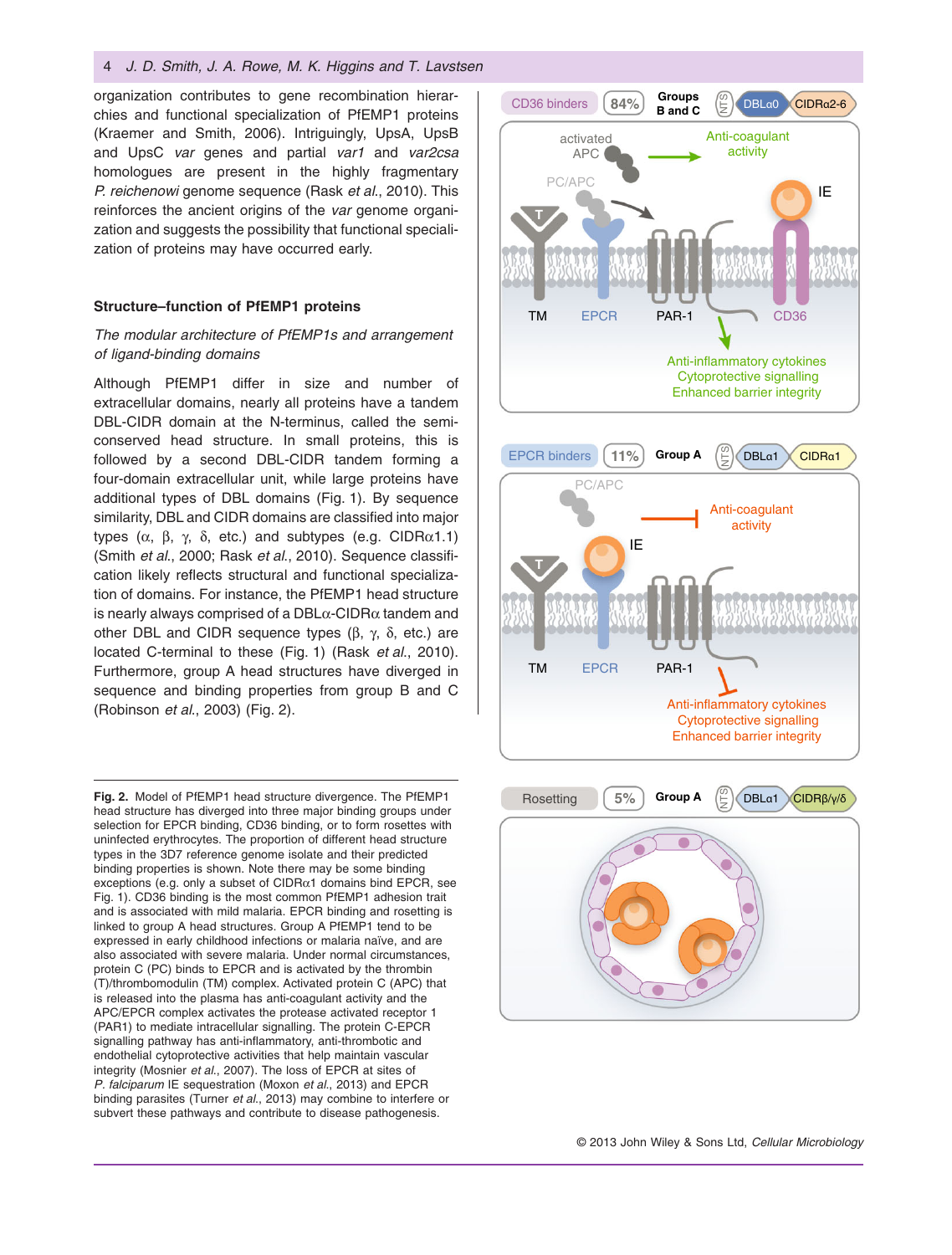The modular nature of PfEMP1s naturally led to the suggestion that they operate as strings of distinct ligand binding modules and that DBL-CIDR domains may form a structure–function unit. This prediction is supported in that many binding properties have been ascribed to single domains, with for example, ICAM1 binding to DBLβ domains (Howell *et al*., 2008) and CD36 to CIDRα in the PfEMP1 head structure (Baruch *et al*., 1997). However, specific adhesion traits, such as CSA binding, appear to involve a combination of domains (Srivastava *et al*., 2011; Clausen *et al*., 2012). Recent computational analysis identified 21 tandem domain arrangements of two or more domains (e.g. DC8 or DC13) (Fig. 1), which are highly conserved across parasite genotypes (Rask *et al*., 2010). This conservation suggests that DCs may be maintained as larger structure–function units, encoding one or more adhesion properties.

Several lines of evidence suggest PfEMP1 ectodomains have higher-order organization. For instance, the structure of a DBL1α-CIDR1γ tandem domain reveals close packing between the DBL and CIDR domains to generate a rigid structural unit (Vigan-Womas *et al*., 2012). In addition, two small angle X-ray scattering (SAXS) studies show that full-length PfEMP1 ectodomains can adopt different shapes. Whereas fulllength VAR2CSA ectodomain folds back on itself into a compact structure (Srivastava *et al*., 2010; Clausen *et al*., 2012), a CD36 and ICAM-1 binding PfEMP1 variant has an extended structure (Brown *et al*., 2013). These different arrangements may facilitate specific PfEMP1–receptor interactions and align pRBCs with cell surface receptors. Despite the availability of isolated DBL and CIDR structures, a major unanswered question is how PfEMP1 proteins recognize different protein or carbohydrate substrates. Additional sequencing and analysis of *var* genes paired with studies of PfEMP1 domain and ectodomain structures in complex with host receptors will be needed to fully understand which surface determinants are needed for PfEMP1 binding specificity and how PfEMP1 ectodomains are organized to present these binding surfaces to host receptors.

# *Binding properties of the PfEMP1 head structure and recombination hotspots*

The PfEMP1 head structure plays a key role in binding and has diverged into three major adhesion properties. Whereas most group B and C PfEMP1 proteins appear to be under selection to bind CD36 (Robinson *et al*., 2003), many group A variants were recently shown to bind EPCR (Turner *et al*., 2013) or to form rosettes with uninfected erythrocytes (Fig. 2). Rosetting variants tend to encode CIDR subtypes (β, γ, δ) (Ghumra *et al*., 2012), which are

more typically found in the membrane proximal DBL-CIDR tandem (Fig. 1).

Sequence analysis suggests there is a recombination hotspot between DBL subdomains 2 and 3 (Rask *et al*., 2010). From genome comparisons, recombination appears to be extremely rare between group A and nongroup A genes (Kraemer *et al*., 2007; Rask *et al*., 2010). The reduced recombination between UpsA and UpsB genes is not unexpected given their inverted gene orientation would lead to a lethal event for a single exchange. However, DC8 is an unusual chimeric gene between an UpsB and group A *var* gene with the breakpoint between subdomain 2 and subdomain 3 in the  $DBL\alpha$  domain (Lavstsen *et al*., 2012). By limiting recombination between *var* groups, the parasite is able to evolve specialized PfEMP1 subsets for different microvascular niches, which differ in CD36 and EPCR expression levels. For instance, CD36 is weakly expressed in brain and placental microvasculature. Platelets express CD36 and it has been speculated that these may bridge *P. falciparum* IE binding to CD36-negative endothelium (Wassmer *et al*., 2004). However, in the case of cerebral binding, the selective advantage for the parasite of this tissue location is puzzling because this adhesion trait may kill the host. This paradox is starting to be explained by recent findings on severe malaria variants.

#### **Group A** *var* **genes and severe childhood malaria**

African children with severe malaria suffer from four main complications – coma (cerebral malaria), respiratory distress, hypoglycaemia and severe anaemia. There is immunoepidemiological data that group A PfEMP1 variants are associated with early childhood infections (Jensen *et al*., 2004; Cham *et al*., 2009; Lavstsen *et al*., 2012) and that severe childhood malaria infections are linked to the expression of a restricted subset of PfEMP1 (Bull *et al*., 2000; Nielsen *et al*., 2002). The continuous release of *var* sequence data has enabled increasingly more sophisticated molecular tools to solve the challenge of detecting and typing transcript expression of this diverse gene family. Although different approaches are used for *var* profiling making it difficult to compare between studies, a consensus is emerging that group A-like *var* genes are increased in severe malaria infections. Within the group A, rosetting parasites were more strongly linked to respiratory distress, and nonrosetting, group A-like genes with cerebral malaria in Kenya (Warimwe *et al*., 2012). Furthermore, using new primers sets that are specific to different PfEMP1 domain types, DC8 and DC13 *var* genes (Lavstsen *et al*., 2012) and EPCR binding (Turner *et al*., 2013) are strongly linked to cerebral malaria and other severe malaria complications. Taken together, these findings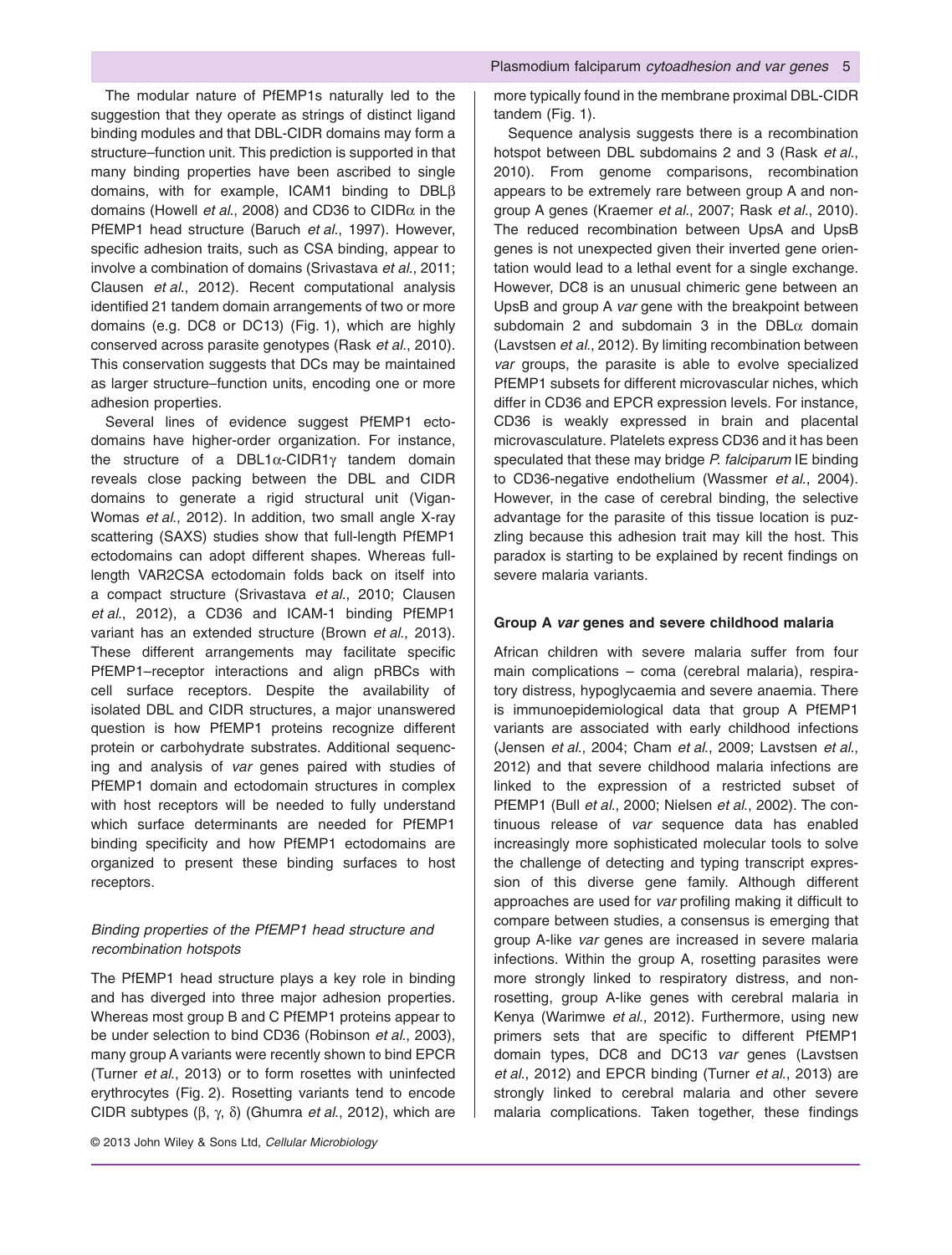#### 6 *J. D. Smith, J. A. Rowe, M. K. Higgins and T. Lavstsen*

suggest that PfEMP1 proteins have diverged into CD36 binding and non-CD36 binding subsets (Fig. 2). The non-CD36 binding group A subset may confer a growth and transmission advantage in malaria naïve hosts, although this is balanced by a greater risk of severe malaria outcomes. An important question is whether all EPCR binding or rosetting variants carry the same risk of severe outcomes, or if the combination of adhesion traits associated with specific EPCR binding or rosetting PfEMP1 variants influences the extent of cerebral sequestration or disease severity. Currently, most studies have used broadly cross-reactive DBLα primers for *var* profiling and the new PfEMP1 domain typespecific primers (e.g. DC8) have been only been evaluated on patient isolates from Tanzania (Lavstsen *et al*., 2012). The two approaches amplify different regions of *var* genes and are subject to different limitations in detecting different *var* types (Lavstsen *et al*., 2012). In the future, further application of these combined molecular tools for profiling *var* gene expression in combination with EPCR binding and rosetting assays are needed to fully resolve the question of which PfEMP1 subtypes are most likely to cause severe disease in patients from different regions of the world.

#### **Conclusions**

Despite the extensive diversification of *var* genes, recent work suggests that different *var* gene repertoires encode similar compositions of proteins, which are under selection for different host or microvascular niches. These protein groups can be classified by chromosome location and domain composition and appear to be maintained by ancient gene recombination hierarchies. Analysis of the PfEMP1 head structure indicates it has diverged into CD36 binding, EPCR binding and rosetting variants, which have different roles in mild versus severe malaria. Intriguingly, many of the known parasite cytoadhesion receptors are shared between endothelial cells and leucocytes, and thus it will be important to understand if there is selection on PfEMP1s between strong endothelial adhesion and host inflammatory properties. The finding that DC8 and DC13 variants encode EPCR binding activity has important implications for malaria pathogenesis. The ability of DC8 and DC13 variants to bind avidly to diverse endothelial cell types (Avril *et al*., 2013) may benefit parasites by conferring a growth and transmission advantage in malaria naïve hosts. However, this adhesion trait may also interfere with protein C-EPCR signalling pathways (Moxon *et al*., 2013; Turner *et al*., 2013), resulting in deregulated inflammation and coagulation pathways and contribute to severe malaria complications. To design disease interventions, it will be important to better understand how IE-host receptor binding interactions

may be manipulating the host environment to the parasite benefit.

#### **Acknowledgements**

This work was supported by RO1 AI47953 (J.D.S.), Lundbeck Foundation and The Danish Medical Research Council (T.L.), and The Wellcome Trust (J.A.R. Grant No. 084226 and M.K.H.). We thank the reviewers for their suggestions and apologize for not citing all relevant publications due to space limitations in the allowed number of references.

#### **Conflict of interest**

The authors declare that they have no conflicts of interest.

#### **References**

- Avril, M., Tripathi, A.K., Brazier, A.J., Andisi, C., Janes, J.H., Soma, V.L., *et al*. (2012) A restricted subset of *var* genes mediates adherence of *Plasmodium falciparum*-infected erythrocytes to brain endothelial cells. *Proc Natl Acad Sci USA* **109:** E1782–E1790.
- Avril, M., Brazier, A.J., Melcher, M., Sampath, S., and Smith, J.D. (2013) DC8 and DC13 *var* genes associated with severe malaria bind avidly to diverse endothelial cells. *PLoS Pathog* **9:** e1003430.
- Baruch, D.I., Pasloske, B.L., Singh, H.B., Bi, X., Ma, X.C., Feldman, M., *et al*. (1995) Cloning the *P. falciparum* gene encoding PfEMP1, a malarial variant antigen and adherence receptor on the surface of parasitized human erythrocytes. *Cell* **82:** 77–87.
- Baruch, D.I., Ma, X.C., Singh, H.B., Bi, X., Pasloske, B.L., and Howard, R.J. (1997) Identification of a region of PfEMP1 that mediates adherence of *Plasmodium falciparum* infected erythrocytes to CD36: conserved function with variant sequence. *Blood* **90:** 3766–3775.
- Brown, A., Turner, L., Christoffersen, S., Andrews, K.A., Szestak, T., Zhao, Y., *et al*. (2013) Molecular architecture of a complex between an adhesion protein from the malaria parasite and intracellular adhesion molecule 1. *J Biol Chem* **288:** 5992–6003.
- Bull, P.C., Kortok, M., Kai, O., Ndungu, F., Ross, A., Lowe, B.S., *et al*. (2000) *Plasmodium falciparum*-infected erythrocytes: agglutination by diverse Kenyan plasma is associated with severe disease and young host age. *J Infect Dis* **182:** 252–259.
- Carlson, J., and Wahlgren, M. (1992) *Plasmodium falciparum* erythrocyte rosetting is mediated by promiscuous lectinlike interactions. *J Exp Med* **176:** 1311–1317.
- Cham, G.K., Turner, L., Lusingu, J., Vestergaard, L., Mmbando, B.P., Kurtis, J.D., *et al*. (2009) Sequential, ordered acquisition of antibodies to *Plasmodium falciparum* erythrocyte membrane protein 1 domains. *J Immunol* **183:** 3356–3363.
- Chua, C.L., Brown, G., Hamilton, J.A., Rogerson, S., and Boeuf, P. (2013) Monocytes and macrophages in malaria: protection or pathology? *Trends Parasitol* **29:** 26–34.
- Claessens, A., Adams, Y., Ghumra, A., Lindergard, G., Buchan, C.C., Andisi, C., *et al*. (2012) A subset of group

© 2013 John Wiley & Sons Ltd, *Cellular Microbiology*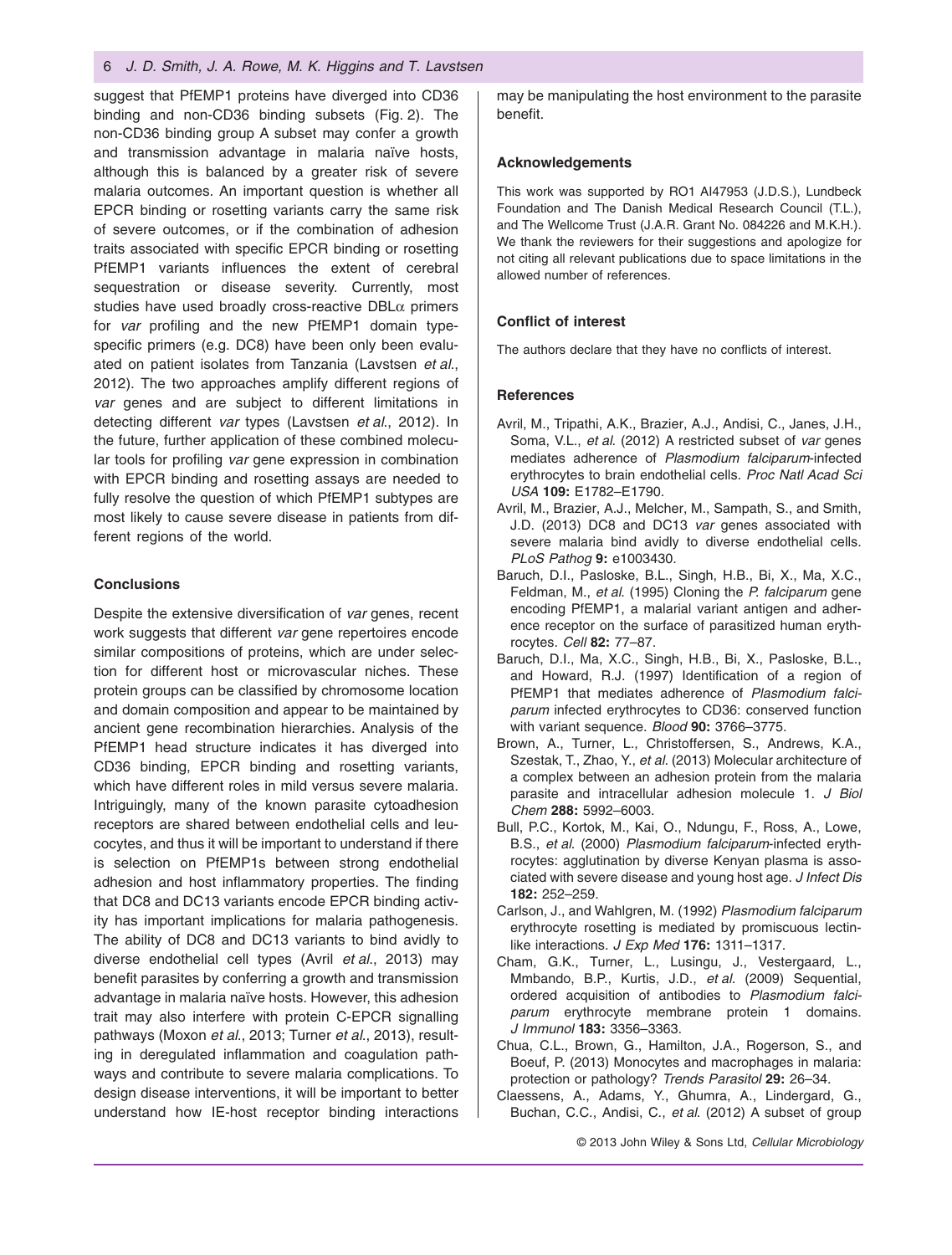A-like *var* genes encodes the malaria parasite ligands for binding to human brain endothelial cells. *Proc Natl Acad Sci USA* **109:** E1772–E1781.

- Clausen, T.M., Christoffersen, S., Dahlback, M., Langkilde, A.E., Jensen, K.E., Resende, M., *et al*. (2012) Structural and functional insight into how the *Plasmodium falciparum* VAR2CSA protein mediates binding to chondroitin sulfate A in placental malaria. *J Biol Chem* **287:** 23332–23345.
- Cockburn, I.A., Mackinnon, M.J., O'Donnell, A., Allen, S.J., Moulds, J.M., Baisor, M., *et al*. (2004) A human complement receptor 1 polymorphism that reduces *Plasmodium falciparum* rosetting confers protection against severe malaria. *Proc Natl Acad Sci USA* **101:** 272–277.
- Cooke, B.M., Berendt, A.R., Craig, A.G., MacGregor, J., Newbold, C.I., and Nash, G.B. (1994) Rolling and stationary cytoadhesion of red blood cells parasitized by *Plasmodium falciparum*: separate roles for ICAM-1, CD36 and thrombospondin. *Br J Haematol* **87:** 162–170.
- Dondorp, A.M., Ince, C., Charunwatthana, P., Hanson, J., van Kuijen, K.A., Faiz, M.A., *et al*. (2008) Direct *in vivo* assessment of microcirculatory dysfunction in severe *falciparum* malaria. *J Infect Dis* **197:** 79–84.
- Duraisingh, M.T., Dvorin, J.D., and Preiser, P.R. (2012) Invasion ligand diversity and pathogenesis in blood-stage malaria. In *Evolution of Virulence in Eukaryotic Microbes*. Sibley, L.D., Howlett, B.J., and Heitman, J. (eds). Hoboken, NJ: Wiley-Blackwell, pp. 362–383.
- Escalante, A.A., and Ayala, F.J. (1995) Evolutionary origin of *Plasmodium* and other Apicomplexa based on rRNA genes. *Proc Natl Acad Sci USA* **92:** 5793–5797.
- Francischetti, I.M., Seydel, K.B., and Monteiro, R.Q. (2008) Blood coagulation, inflammation, and malaria. *Microcirculation* **15:** 81–107.
- Fried, M., and Duffy, P.E. (1996) Adherence of *Plasmodium falciparum* to chondroitin sulfate A in the human placenta. *Science* **272:** 1502–1504.
- Fry, A.E., Ghansa, A., Small, K.S., Palma, A., Auburn, S., Diakite, M., *et al*. (2009) Positive selection of a CD36 nonsense variant in sub-Saharan Africa, but no association with severe malaria phenotypes. *Hum Mol Genet* **18:** 2683–2692.
- Gardner, M.J., Hall, N., Fung, E., White, O., Berriman, M., Hyman, R.W., *et al*. (2002) Genome sequence of the human malaria parasite *Plasmodium falciparum*. *Nature* **419:** 498–511.
- Ghumra, A., Semblat, J.P., McIntosh, R.S., Raza, A., Rasmussen, I.B., Braathen, R., *et al*. (2008) Identification of residues in the Cmu4 domain of polymeric IgM essential for interaction with *Plasmodium falciparum* erythrocyte membrane protein 1 (PfEMP1). *J Immunol* **181:** 1988– 2000.
- Ghumra, A., Semblat, J.P., Ataide, R., Kifude, C., Adams, Y., Claessens, A., *et al*. (2012) Induction of straintranscending antibodies against Group A PfEMP1 surface antigens from virulent malaria parasites. *PLoS Pathog* **8:** e1002665.
- Guizetti, J., and Scherf, A. (2013) Silence, activate, poise and switch! Mechanisms of antigenic variation in *Plasmodium falciparum*. *Cell Microbiol* **15:** 718–726.
- Howell, D.P., Levin, E.A., Springer, A.L., Kraemer, S.M., Phippard, D.J., Schief, W.R., and Smith, J.D. (2008)

Mapping a common interaction site used by *Plasmodium falciparum* Duffy binding-like domains to bind diverse host receptors. *Mol Microbiol* **67:** 78–87.

- Jensen, A.T., Magistrado, P., Sharp, S., Joergensen, L., Lavstsen, T., Chiucchiuini, A., *et al*. (2004) *Plasmodium falciparum* associated with severe childhood malaria preferentially expresses PfEMP1 encoded by group A *var* genes. *J Exp Med* **199:** 1179–1190.
- Kaul, D.K., Roth, E.F., Jr, Nagel, R.L., Howard, R.J., and Handunnetti, S.M. (1991) Rosetting of *Plasmodium falciparum*-infected red blood cells with uninfected red blood cells enhances microvascular obstruction under flow conditions. *Blood* **78:** 812–819.
- Kraemer, S.M., and Smith, J.D. (2006) A family affair: *var* genes, PfEMP1 binding, and malaria disease. *Curr Opin Microbiol* **9:** 374–380.
- Kraemer, S.M., Kyes, S.A., Aggarwal, G., Springer, A.L., Nelson, S.O., Christodoulou, Z., *et al*. (2007) Patterns of gene recombination shape *var* gene repertoires in *Plasmodium falciparum*: comparisons of geographically diverse isolates. *BMC Genomics* **8:** 45.
- Lavstsen, T., Turner, L., Saguti, F., Magistrado, P., Rask, T.S., Jespersen, J.S., *et al*. (2012) *Plasmodium falciparum* erythrocyte membrane protein 1 domain cassettes 8 and 13 are associated with severe malaria in children. *Proc Natl Acad Sci USA* **109:** E1791–E1800.
- McGilvray, I.D., Serghides, L., Kapus, A., Rotstein, O.D., and Kain, K.C. (2000) Nonopsonic monocyte/macrophage phagocytosis of *Plasmodium falciparum*-parasitized erythrocytes: a role for CD36 in malarial clearance. *Blood* **96:** 3231–3240.
- Maier, A.G., Cooke, B.M., Cowman, A.F., and Tilley, L. (2009) Malaria parasite proteins that remodel the host erythrocyte. *Nat Rev Microbiol* **7:** 341–354.
- Miller, L.H., Baruch, D.I., Marsh, K., and Doumbo, O.K. (2002) The pathogenic basis of malaria. *Nature* **415:** 673– 679.
- Miller, L.H., Ackerman, H.C., Su, X.Z., and Wellems, T.E. (2013) Malaria biology and disease pathogenesis: insights for new treatments. *Nat Med* **19:** 156–167.
- Mosnier, L.O., Zlokovic, B.V., and Griffin, J.H. (2007) The cytoprotective protein C pathway. *Blood* **109:** 3161– 3172.
- Moxon, C.A., Heyderman, R.S., and Wassmer, S.C. (2009) Dysregulation of coagulation in cerebral malaria. *Mol Biochem Parasitol* **166:** 99–108.
- Moxon, C.A., Wassmer, S.C., Milner, D.A., Jr, Chisala, N.V., Taylor, T.E., Seydel, K.B., *et al*. (2013) Loss of endothelial protein C receptors links coagulation and inflammation to parasite sequestration in cerebral malaria in African children. *Blood* **122:** 842–851.
- Newbold, C., Warn, P., Black, G., Berendt, A., Craig, A., Snow, B., *et al*. (1997) Receptor-specific adhesion and clinical disease in *Plasmodium falciparum*. *Am J Trop Med Hyg* **57:** 389–398.
- Nielsen, M.A., Staalsoe, T., Kurtzhals, J.A., Goka, B.Q., Dodoo, D., Alifrangis, M., *et al*. (2002) *Plasmodium falciparum* variant surface antigen expression varies between isolates causing severe and nonsevere malaria and is modified by acquired immunity. *J Immunol* **168:** 3444–3450.